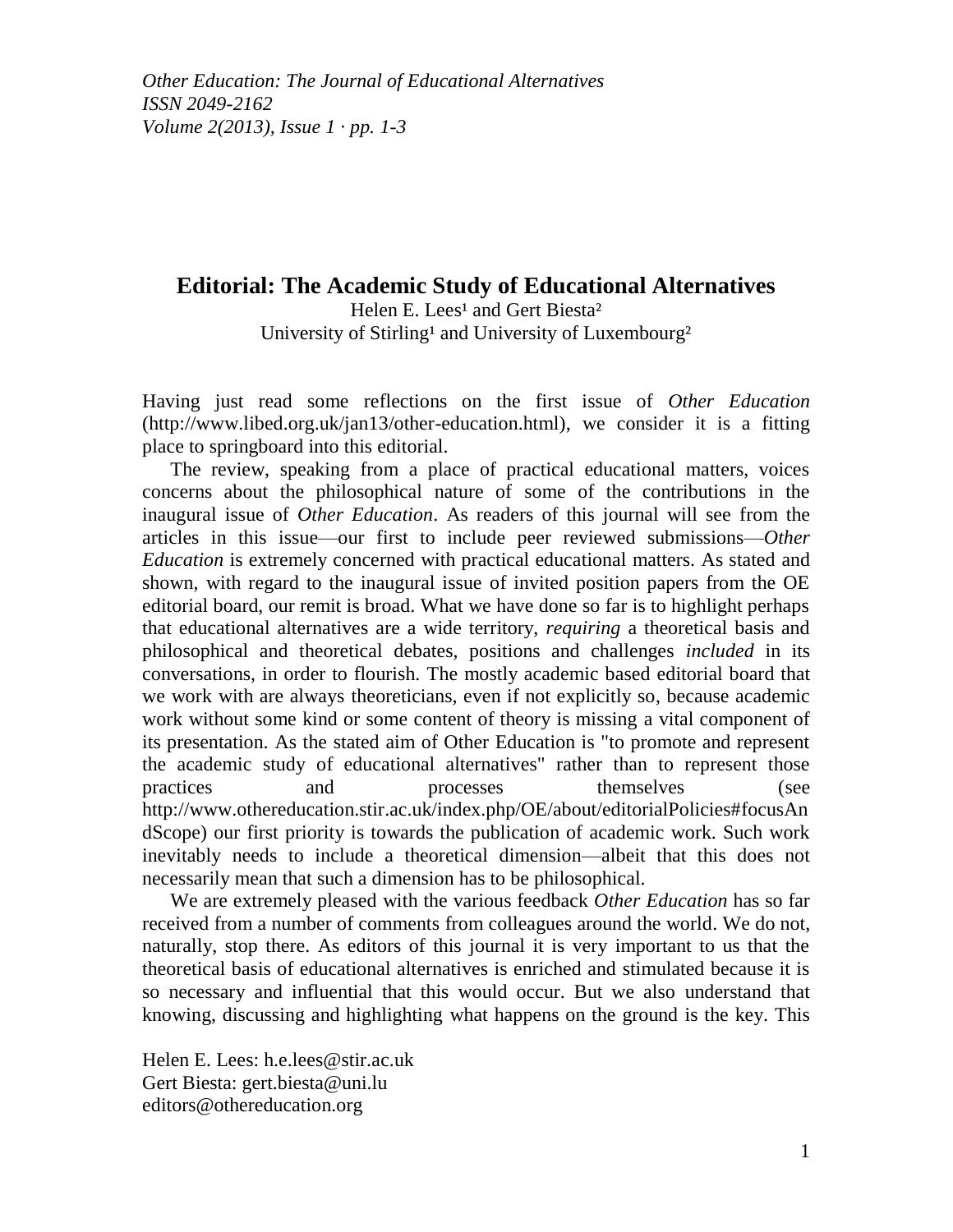is why we value our connections to people who work in a wide range of settings, also outside of academia, and invite everyone involved in educational alternatives to submit work for consideration in our new section of OTHER CONTRIBUTIONS*.*  We do not require academic training and academically styled articles, but look for contributions that can enrich the discussion about educational alternatives in line with the mission statement of the journal—this can include up to date opinions, news, perspectives, reports, interviews, reflections and so on. The section is not peer reviewed (subject to the opinions of knowledgeable experts about the content and nature of an article). A decision to include a piece in this section is at the discretion of the editors. As with any work published in *Other Education*, all opinions and perspectives are those of the authors alone.

In this issue we have a bumper crop of what we consider, as editors, to be important work on home education. In the peer reviewed articles section Kunzman and Gaither present a significant overview of home education scholarship around the world—and in particular with reference to North American work—and make sense of a vast and sometimes unwieldy landscape. In OTHER CONTRIBUTIONS various pieces connected to home education concerns enhance the nature of this issue as a contribution to the knowledge, understanding and appreciation of home education. We also present in OTHER CONTRIBUTIONS some work on various topics. Looking at the variety gives an understanding to OE readers of the breadth of our interests and also, the extent to which we wish to support, promote and stimulate other ways of doing educational research, scholarship and writing including the artistic and visual. We hope to exemplify our openness to being different through this section and the publications in the journal more generally.

Issues to come will have more peer reviewed articles—a number are currently in the system and coming through the peer review process. Whilst being fundamentally open in our attitude, we are being demanding with our authors that their work—often presented with elements of difference which are welcomed, interesting and powerful—is also sufficiently robust to withstand encounter with a wider field of scholarship where very different views about what counts as good research and good practice circulate. We do believe that shifting the goalposts is an important part of all academic work, and we care about arguing through difference with a strong hand for the sake of our authors and the vital conversations that the work our authors are offering us can develop and promote.

We are building our book reviews section and this will appear for the first time in the following issue. If you have an OE relevant book you would like to review or would like to get a book in exchange for a review, please get in touch with our book reviews editor.

An attitude of rigour on our part as editors (and for this we rely heavily on all the reviewers who offer their energy, time and expertise to provide us with informed opinions) requires *a process* for work to come to fruition and we are right